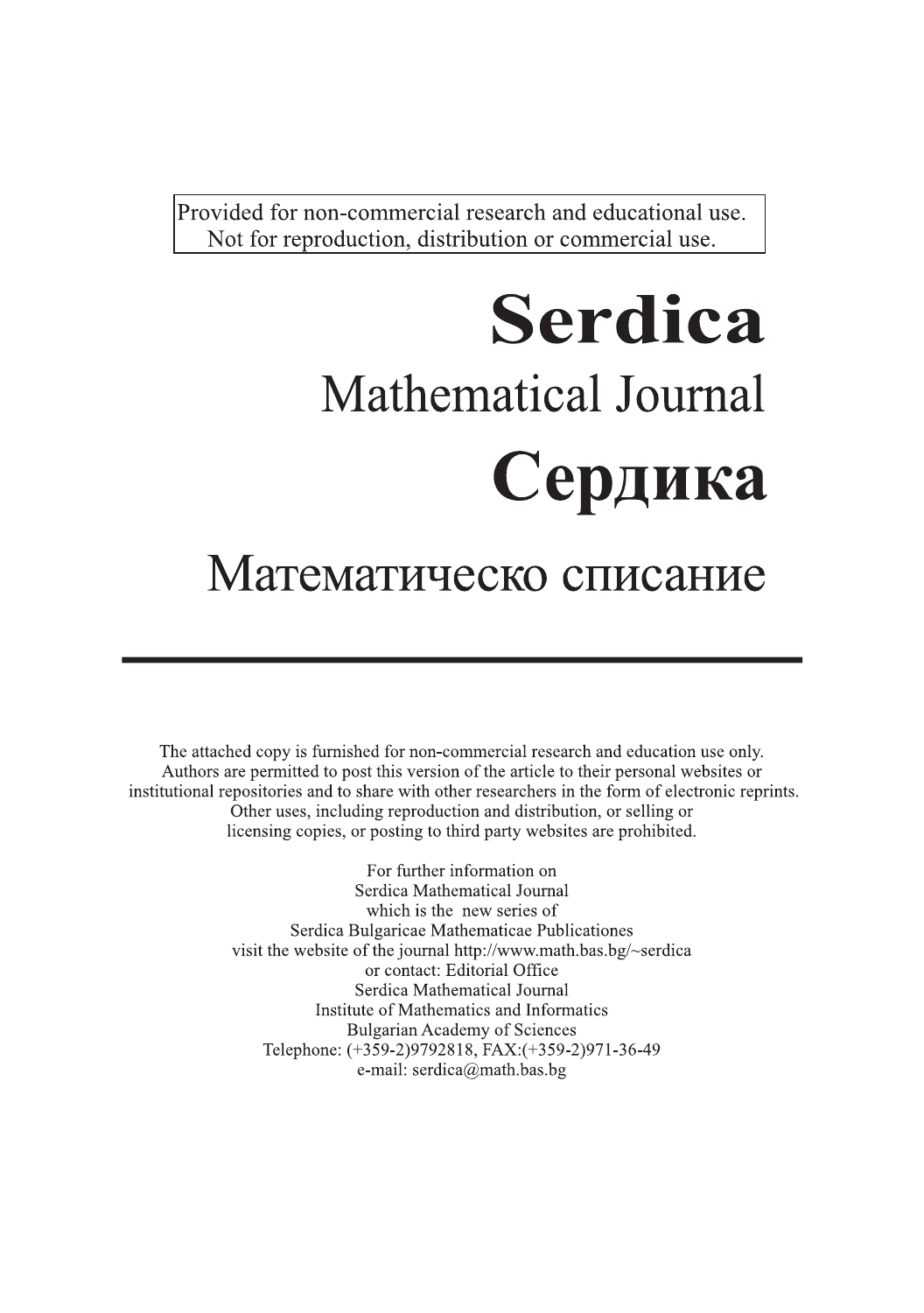Serdica Math. J. 34 (2008), 113–126

**Serdica** Mathematical Journal

Bulgarian Academy of Sciences Institute of Mathematics and Informatics

## ACCURATE WKB APPROXIMATION FOR A 1D PROBLEM WITH LOW REGULARITY

F. Nier

Communicated by L. Stoyanov

Abstract. This article is concerned with the analysis of the WKB expansion in a classically forbidden region for a one dimensional boundary value Schrodinger equation with a non smooth potential. The assumed regularity of the potential is the one coming from a non linear problem and seems to be the critical one for which a good exponential decay estimate can be proved for the first remainder term. The treatment of the boundary conditions brings also some interesting subtleties which require a careful application of Carleman's method.

1. Introduction. In the analysis of  $1D$  out-of-equilibrium Schrödinger-Poisson systems, which arise in the modelling of quantum electronic devices like resonant tunneling diodes, one part of the analysis ends with some accurate WKB-approximation with singular potentials. The complete presentation of the nonlinear problem with proper references is provided in [2], [3]. The numerical

<sup>2000</sup> Mathematics Subject Classification: 34L40, 65L10, 65Z05, 81Q20.

Key words: WKB method, low regularity.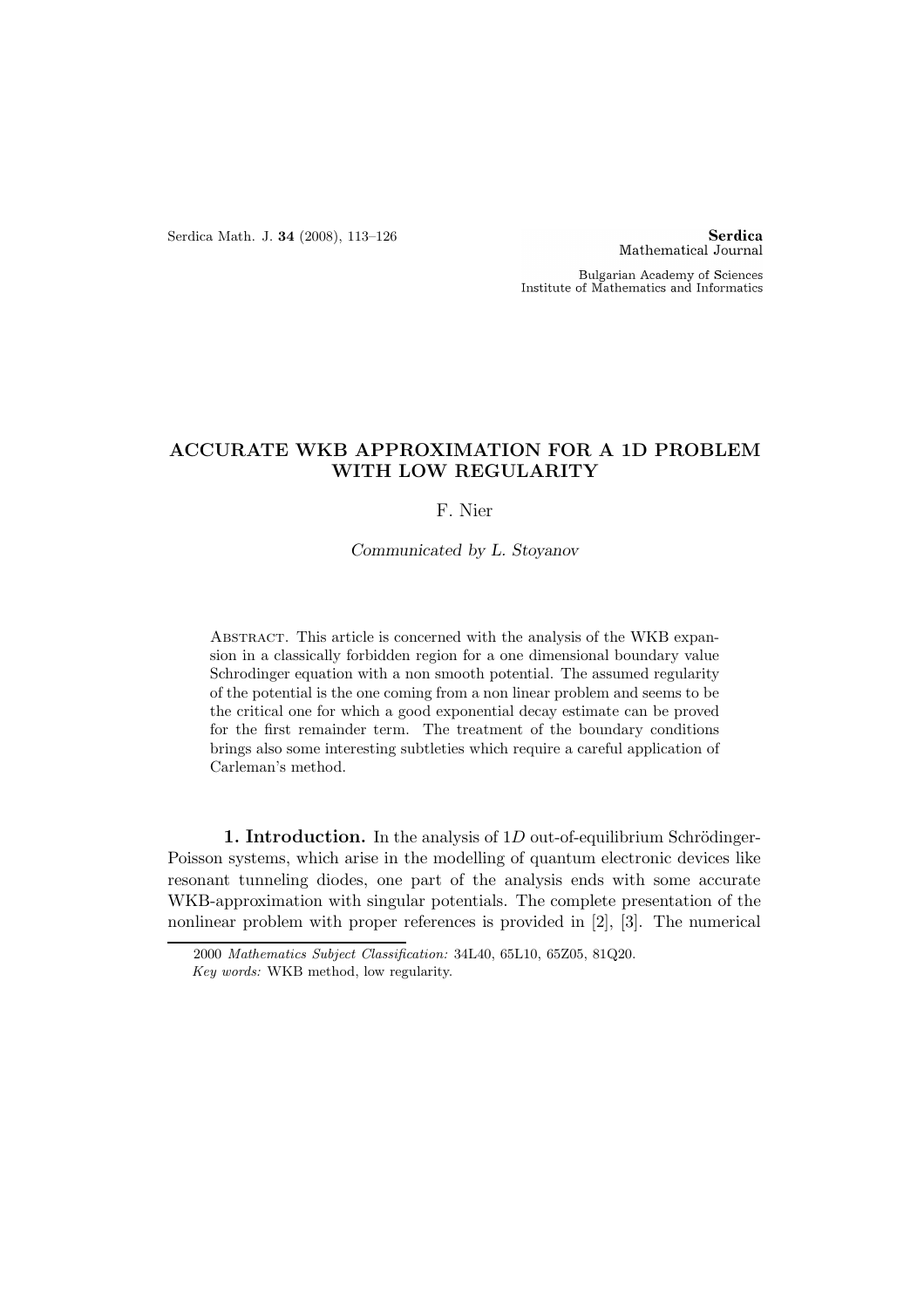applications of the derived reduced model to the realistic simulation of quantum electronic devices have been shown in [1].

This article provides a complete proof of Proposition 8.2 in [3], which is standard for smooth potentials but requires some adaptation within the framework of the nonlinear problem. As we shall see, the assumed regularity of the potential, which is exactly the one provided from the a priori estimates in the nonlinear  $1D$  Schrödinger-Poisson problem, seems to be just enough in order to get an effective comparison with a WKB approximation. Besides, this rather simple problem provides a good pedagogical example for the analysis of exponentially small quantities and the application of Carleman's method : As a 1D-problem its geometrical presentation is significantly simplified, while the weak regularity and the boundaries bring some interesting subtleties (see Section 3 after the proof for a summary).

We refer the reader to [5] or [4] for a presentation of the general method and to [6] for the treatment along a boundary for some specific multidimensional boundary value problem.

Here are the data of the problem

- [a, b] is a real interval  $a < b$ .
- $B$  is a positive constant.
- $(\tilde{\mathcal{V}}_h)_{h \in (0,h_0)}$ ,  $h_0 > 0$ , is a family of real-valued potentials with uniformly bounded second derivative as a bounded measure on  $[a, b]$

$$
\left| \tilde{\mathcal{V}}_h(a) \right| + \left| \tilde{\mathcal{V}}_h(b) \right| + \left\| \tilde{\mathcal{V}}_h'' \right\|_{\mathcal{M}_b([a,b])} \leq C
$$

and which satisfies the uniform lower bound

$$
\inf_{h \in (0,h_0), x \in I} \tilde{\mathcal{V}}_h(x) =: \Lambda_0 > 0.
$$

•  $k$  is a positive parameter which can be related with h but with the constraints

$$
k\in[k_0,\sqrt{\Lambda_0}],
$$

for some  $k_0 > 0$  independent of h.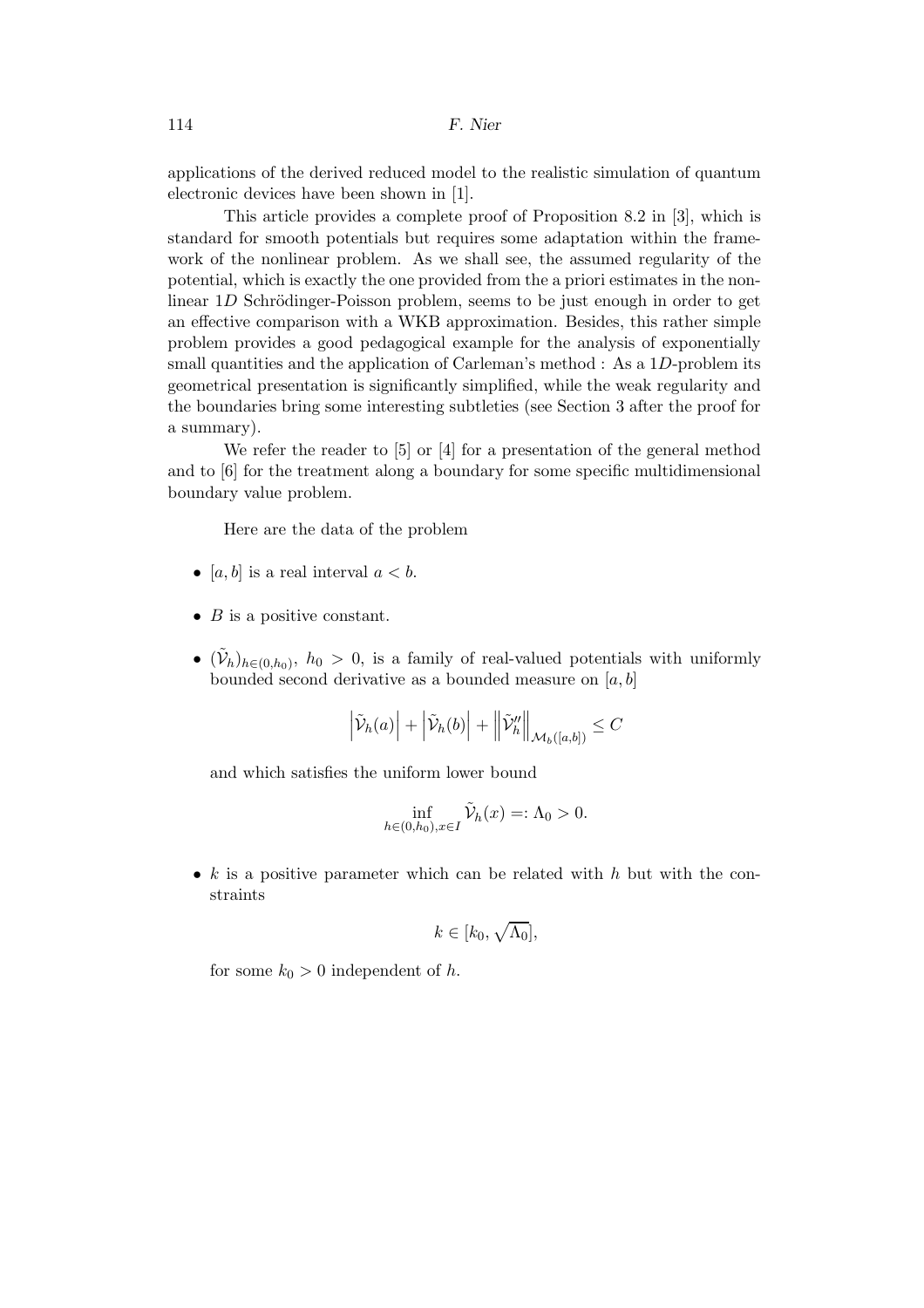We shall consider the boundary value problem

(1.1) 
$$
\begin{cases} \left(-h^2\partial_x^2 + \tilde{V}_h - k^2\right)\psi_h = 0\\ h\psi'_h(a) + ik\psi_h(a) = 2ike^{i\frac{ka}{h}}\\ h\psi'_h(b) - i\sqrt{k^2 + B}\psi_h(b) = 0, \end{cases}
$$

equivalent to a  $1D$ -scattering problem after introducing the k-dependent transparent boundary conditions.

**2. Result.** The Agmon distance for our  $1D$  problem has a simple definition.

**Definition 2.1.** For  $k^2 \in (0, \Lambda_0)$ , the distance  $\tilde{d}_h$  on  $[a, b]$  is defined by

(2.1) 
$$
\tilde{d}_h(x,y) = \left| \int_x^y \sqrt{(\tilde{\mathcal{V}}_h(t) - k^2)} dt \right|.
$$

The first-order WKB-approximation of the solution  $\psi_h$  to (1.1) is

(2.2) 
$$
\psi_{app,h}(k,x) = (\tilde{\mathcal{V}}_h(x) - k^2)^{-1/4} \left[ C_-(k) e^{-\tilde{d}_h(a,x)/h} + C_+(k) e^{\tilde{d}_h(a,x)/h} \right]
$$

where  $(C_-(k), C_+(k))$  solves the system

(2.3) 
$$
\begin{cases} \left[ -(\tilde{\mathcal{V}}_h(a) - k^2)^{1/2} + ik \right] C_-(k) = 2ike^{i\frac{ka}{h}} \left( \tilde{\mathcal{V}}_h(a) - k^2 \right)^{1/4}, \\ \left[ -(\tilde{\mathcal{V}}_h(b) - k^2)^{1/2} - i\sqrt{k^2 + B} \right] C_-(k) \\ + \left[ \left( \tilde{\mathcal{V}}_h(b) - k^2 \right)^{1/2} - i\sqrt{k^2 + B} \right] \left( C_+(k)e^{2\frac{\tilde{d}_h(a,b)}{h}} \right) = 0. \end{cases}
$$

**Theorem 2.2.** The previous assumptions on  $\tilde{\mathcal{V}}_h$ , B and k imply

(2.4) 
$$
\lim_{h \to 0} \left\| e^{\frac{\tilde{d}_h(a,.)}{h}} (\psi_h - \psi_{app,h}) \right\|_{L^{\infty}([a,b])} = 0.
$$

Proof. We start our proof with two remarks: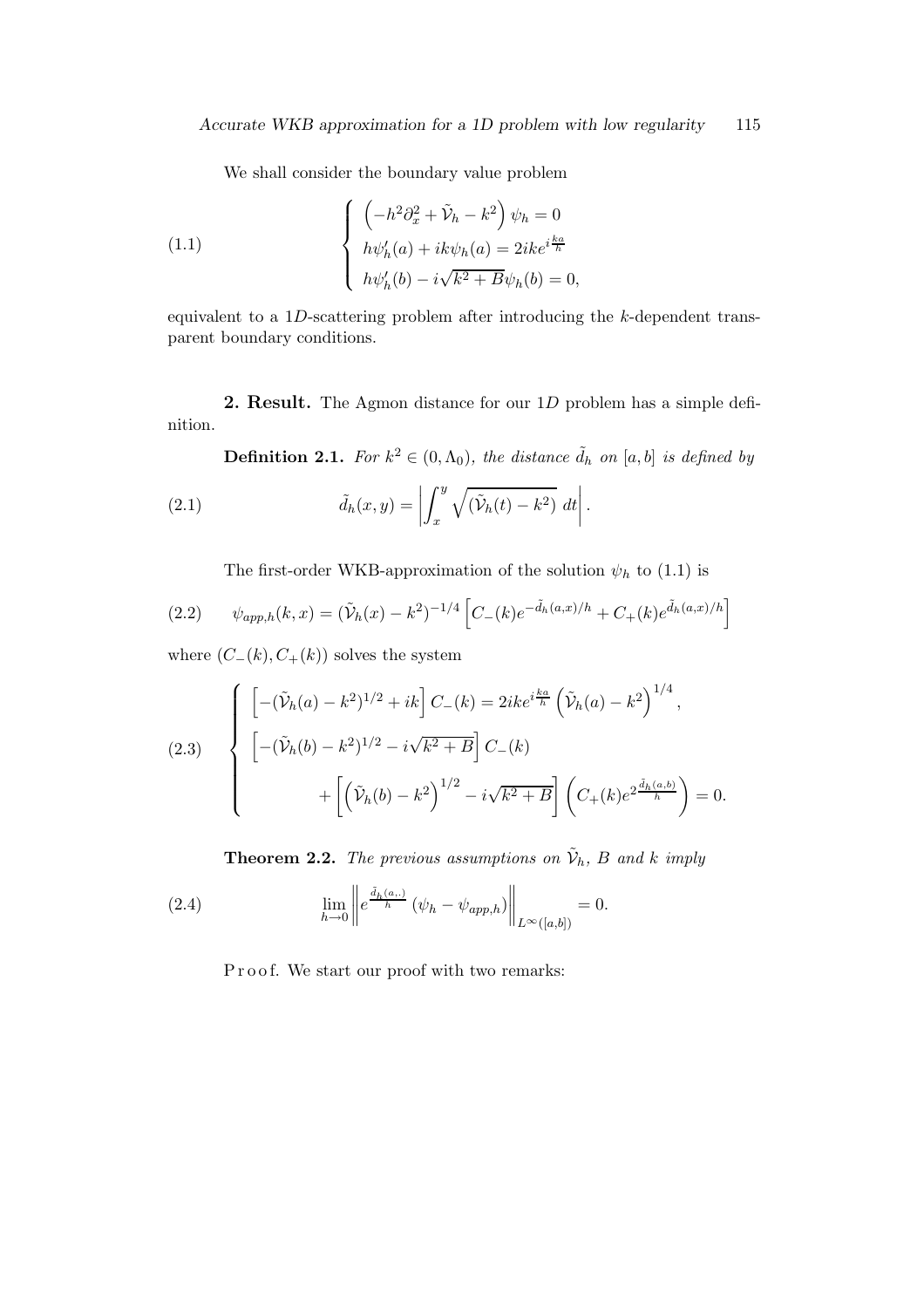116 F. Nier

- a) It suffices to prove the convergence (2.4) for any subsequence  $(h_n)_{n\to\infty}$  with  $\lim_{n\to\infty} h_n = 0$ . Hence any compactness condition can be transformed into a convergence assumption. For example the uniform boundedness  $\tilde{\mathcal{V}}_h^{\prime\prime}$ in  $\mathcal{M}_{b}([a, b])$ , can be replaced by a weak convergence assumption (after extracting a subsequence).
- **b**) The potential  $\tilde{\mathcal{V}}_h$  can be replaced by  $V_h$  according to

$$
(2.5) \tV_h\Big|_{[a,b-h(\log h)^2]} = \tilde{\mathcal{V}}_h\Big|_{[a,b-h(\log h)^2]} \text{ and } V_h'' = \tilde{\mathcal{V}}_h'' 1_{[a,b-h(\log h)^2]}.
$$

Indeed such a variation implies

$$
\left|V'_h(x) - \tilde{V}'_h(x)\right| \le C1_{[b-h(\log h)^2, b]}(x)
$$

$$
\left|V_h(x) - \tilde{V}_h(x)\right| \le Ch(\log h)^2 1_{[b-h(\log h)^2, b]}(x)
$$

$$
\left|d_h(a, x) - \tilde{d}_h(a, x)\right| \le Ch^2(\log h)^4
$$
by setting 
$$
d_h(a, x) = \int_a^x \sqrt{V_h(t) - k^2} dt.
$$

Hence the result for  $\tilde{\mathcal{V}}_h$ , which involves only the distance  $h^{-1}\tilde{d}_h$  and the potential  $\tilde{\mathcal{V}}_h$ , can be deduced from the result for  $V_h$ . Indeed the variation of  $\psi_{app,h}$  due to this change of potential is easily checked to be  $o(h^0)$  while the same result for  $\psi_h$  is done in Lemma 2.3 below.

Hence we can assume

$$
\widetilde{\mathcal{V}}_h''\Big|_{]b-h(\log h)^2,b]} \equiv 0 \quad \text{and} \quad \widetilde{\mathcal{V}}_h'' \stackrel{h\to 0}{\rightharpoonup} \mu_0 \text{ in } \mathcal{M}_b([a,b]).
$$

We shall set for convenience

$$
\varphi(x) = \tilde{d}_h(x, a) = \int_a^x \sqrt{\tilde{\mathcal{V}}_h(t) - k^2} dt,
$$

where the h-dependence does not appear any more in the simplified notation  $\varphi(x)$ .

The process starts like the standard WKB approximation with regular potentials. Consider the ansatz

$$
\psi = \alpha_{-}(x, h)e^{-\frac{\varphi(x)}{h}} + \alpha_{+}(x, h)e^{+\frac{\varphi(x)}{h}},
$$
  
with 
$$
\alpha_{\pm}(x, h) = \alpha_{0,\pm}(x) + h\alpha_{1,\pm}(x),
$$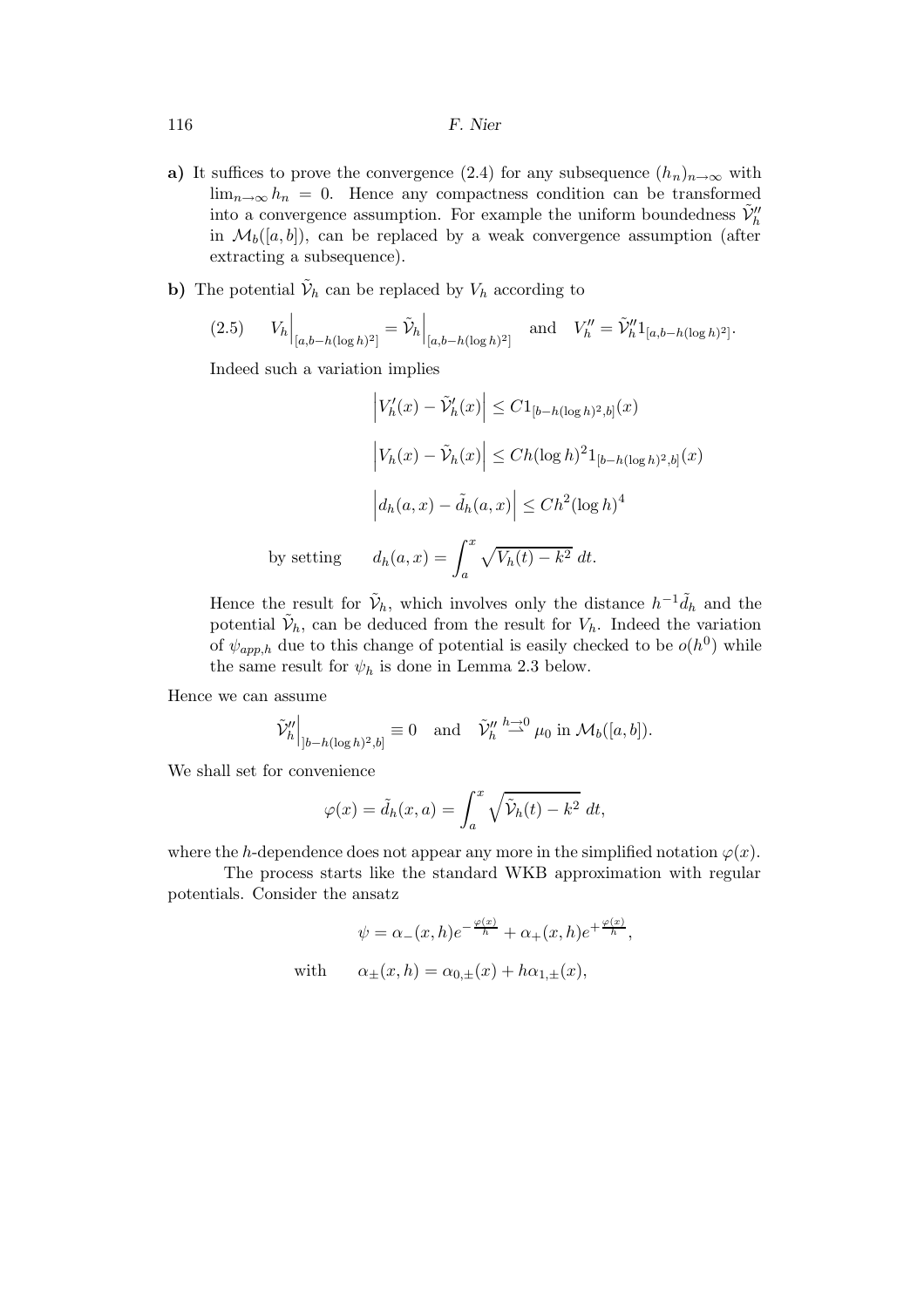and compute

$$
\[ -h^2 \partial_x^2 + \tilde{\mathcal{V}}_h(x) - k^2 \] \psi = \left[ -h^2 \alpha''_- + 2h(\varphi')^{1/2} [(\varphi')^{1/2} \alpha_-]' \right.
$$
  
(2.6)  

$$
+ \left( -h^2 \alpha''_+ - 2h(\varphi')^{1/2} [(\varphi')^{1/2} \alpha_+]' \right) e^{\frac{2\varphi}{h}} \] e^{-\frac{\varphi}{h}}
$$
  

$$
h\psi'(a) + ik\psi(a) = (h\alpha'_-(a) + (-\varphi'(a) + ik)\alpha_-(a))
$$

(2.7) 
$$
+(h\alpha'_{+}(a) + (\varphi'(a) + ik)\alpha_{+}(a))
$$

$$
h\psi'(b) - i\sqrt{k^2 + B}\psi(b) = (h\alpha'_{-}(b) + (-\varphi'(b) - i\sqrt{k^2 + B})\alpha_{-}(b))e^{-\frac{\varphi(b)}{h}}
$$
  
(2.8)  

$$
+ (h\alpha'_{+}(b) + (\varphi'(b) - i\sqrt{k^2 + B})\alpha_{+}(b))e^{+\frac{\varphi(b)}{h}}.
$$

We make the main term of every right-hand side vanish. By noticing that a solution to  $[(\varphi')^{1/2} \alpha_{\pm}]' = 0$  writes

$$
\alpha_{\pm}(x) = C_{\pm}(\varphi')^{-1/2}(x) = \frac{C_{\pm}}{\left(\tilde{\mathcal{V}}_h(x) - k^2\right)^{1/4}},
$$

one is led to consider the linear system

(2.9) 
$$
\begin{cases} (-\varphi'(a) + ik)C_{-} = b_1 \\ (-\varphi'(b) - i\sqrt{k^2 + B})C_{-} + (\varphi'(b) - i\sqrt{k^2 + B}) \left(C_{+}e^{\frac{2\varphi(b)}{h}}\right) = b_2. \end{cases}
$$

We now consider the approximation

$$
\psi_{app,h} = \psi_0 + h\psi_1
$$

of which the terms are constructed as follows. In Theorem 2.2, the function  $\psi_{app,h}$ is defined without the correction term  $h\psi_1$ . This will not change the final result because the  $L^{\infty}$ -norm of  $\psi_1$  will be  $\mathcal{O}(1)$ .

The first term equals

$$
\psi_0 = a_0(x)e^{-\frac{\varphi(x)}{h}} + a_0(x)e^{\frac{\varphi(x)}{h}} = \frac{C_0}{(\tilde{\mathcal{V}}_h(x) - k^2)^{1/4}}e^{-\frac{\varphi(x)}{h}} + \frac{C_0}{(\tilde{\mathcal{V}}_h(x) - k^2)^{1/4}}e^{\frac{\varphi(x)}{h}},
$$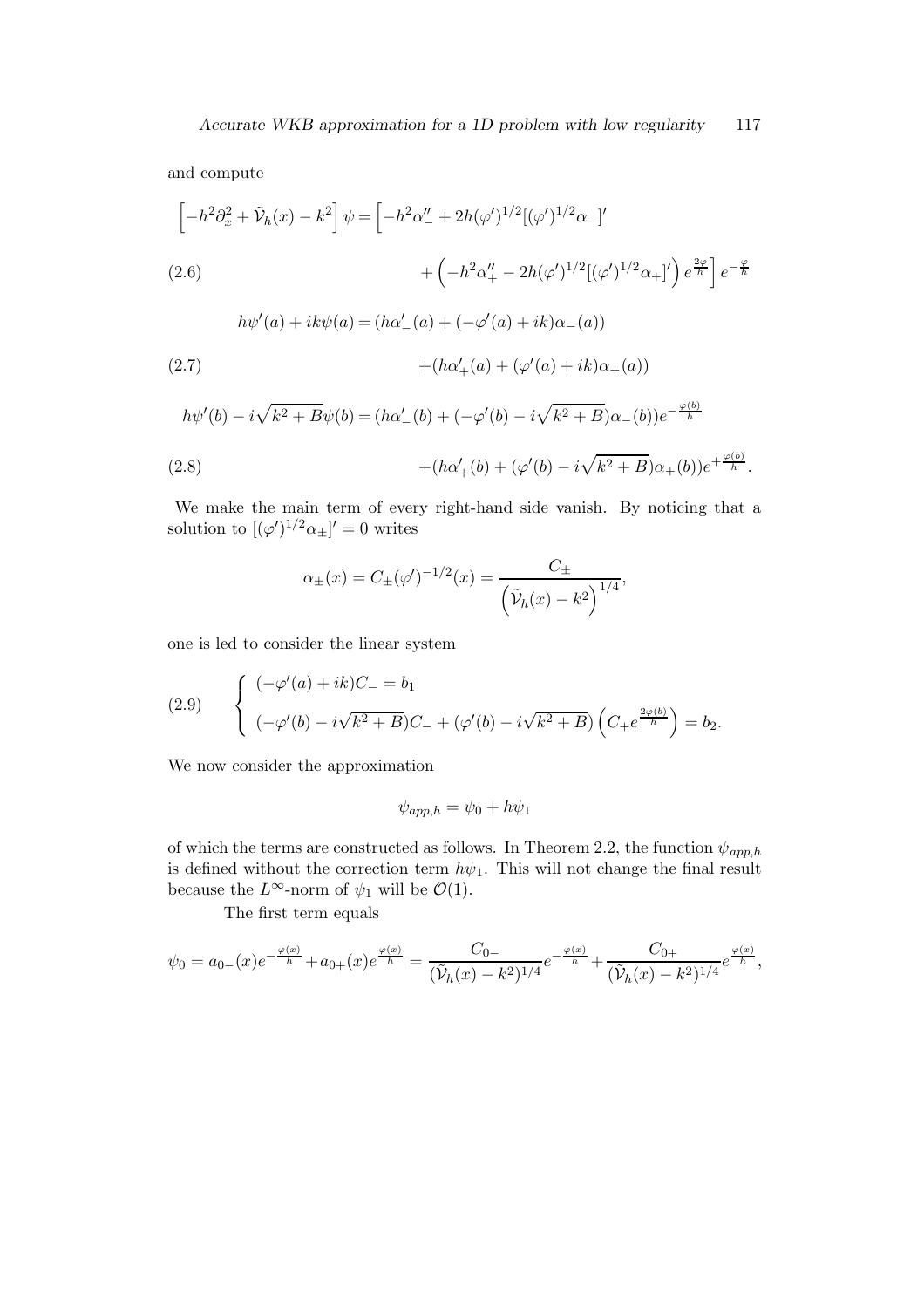where  $(C_{0-}, C_{0+})$  solve the system  $(2.9)$  with  $b_1 = 2ike^{i\frac{ka}{h}} \left(\tilde{\mathcal{V}}_h(a) - k^2\right)^{1/4}$  and  $b_2 = 0.$ 

Before introducing the second term, consider a cut-off function  $\chi \in C_0^{\infty}(]1, 2[)$  with  $\int \chi = 1$  and take

$$
\chi_h(x) = \frac{1}{h \left| \log h \right|} \chi(\frac{x}{h \left| \log h \right|}) \quad x \in \mathbb{R}.
$$

The function  $\psi_1$  is the sum of two terms

$$
\psi_1 = (a_{1-} + a_{b-}) e^{-\frac{\varphi}{h}} + (a_{1+} + a_{b+}) e^{\frac{\varphi}{h}}
$$

where  $a_{1\pm}$  solves the Cauchy problem

(2.10) 
$$
\begin{cases} 2(\varphi')^{1/2} ((\varphi')^{1/2} a_{1\pm})' = \mp \chi_h * (1_{[a,b-10h|\log h|]} a_{0\pm}'') \\ a_{1-}(a) = 1, \quad a_{1+}(a) = e^{-\frac{2\varphi(b)}{h}}, \end{cases}
$$

with simple initial conditions at  $x = a$ , while the proper boundary values are taken into account with the correction term  $a_{b\pm}$ . This term,  $a_{b\pm}$ , equals  $C_{b\pm}$  $\frac{C_{b\pm}}{(\tilde{\nu}_h(x))-k^2}$  where the pair  $(C_{b-}, C_{b+})$  solves the system (2.9) with

$$
\frac{b_1}{\left(\tilde{\mathcal{V}}_h(a) - k^2\right)^{1/4}} = a'_0 - (a) + a'_0 + (a) - (-\varphi'(a) + ik) - \left[ (\varphi'(a) + ik)e^{-\frac{2\varphi(b)}{h}} \right]
$$

$$
\frac{b_2}{\left(\tilde{\mathcal{V}}_h(b) - k^2\right)^{1/4}} = a'_0 - (b) + a'_0 + (b)e^{\frac{2\varphi(b)}{h}} - (-\varphi'(b) - i\sqrt{k^2 + B})a_1 - (b)
$$

$$
- (\varphi'(b) - i\sqrt{k^2 + B})\left(a_1 + (b)e^{\frac{2\varphi(b)}{h}}\right).
$$

For  $h \in (0, h_0)$ , the right-hand side of (2.10) belongs to  $\mathcal{C}_0^{\infty}([a, b])$  and the boundary value problems (2.10) admit  $\mathcal{C}^1$  classical solutions  $a_{1\pm}$ .

For such an ansatz, set

$$
u:=\psi_{app,h}-\psi_h
$$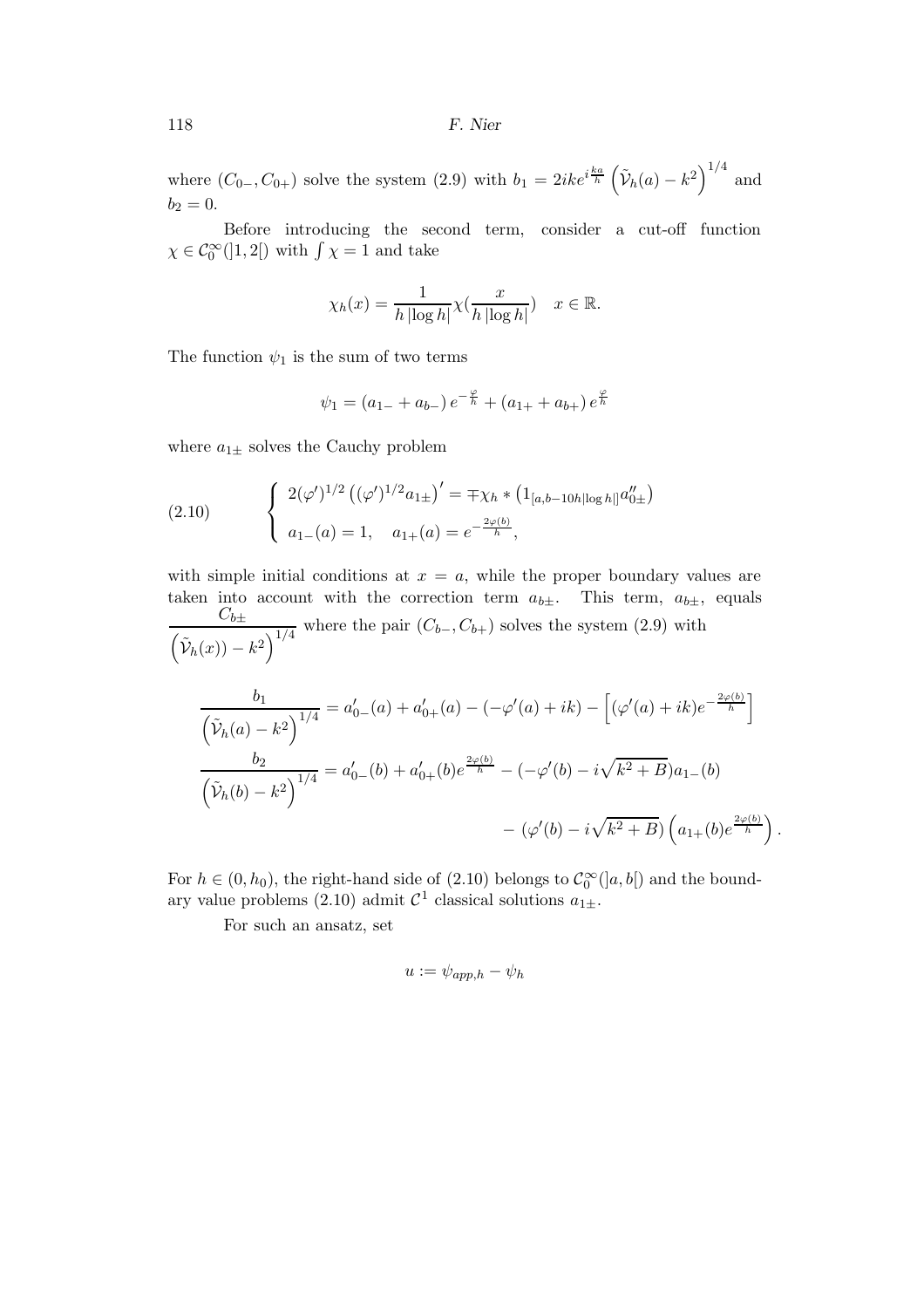and compute with the help of (2.6), (2.7), (2.8)

(2.11) 
$$
\left(-h^2\partial_x^2 + \tilde{V}_h - k^2\right)u = \left(-h^2r_0 + h^2r_{0h} - h^3r_1\right)e^{-\frac{\varphi}{h}}
$$

(2.12) 
$$
hu'(a) + iku(a) = h^2 \varrho(a) + \mathcal{O}(e^{-\frac{2\varphi(b)}{h}})
$$

(2.13) 
$$
hu'(b) - i\sqrt{k^2 + Bu(b)} = h^2 \varrho(b) e^{-\frac{\varphi(b)}{h}},
$$

after introducing the notations

$$
r_0 = a''_{0-} + a''_{0+} e^{\frac{2\varphi}{h}},
$$
  
\n
$$
r_{0h} = \chi_h * (1_{[a,b-10h|\log h|]} a''_{0-}) + (\chi_h * (1_{[a,b-10h|\log h|]} a''_{0+}) e^{\frac{2\varphi}{h}})
$$
  
\n
$$
r_1 = a''_{1-} + a''_{b-} + (a''_{1+} + a''_{b+}) e^{\frac{2\varphi}{h}}
$$
  
\n
$$
\varrho(t) = a'_{1-}(t) + a'_{b-}(t) + (a'_{1+}(t) + a'_{b+}(t)) e^{\frac{2\varphi}{h}}.
$$

The identities

(2.14)  

$$
a'_{0\pm} = -\frac{C_{0\pm}}{4} \frac{\tilde{\mathcal{V}}'_h}{(\tilde{\mathcal{V}}_h - k^2)^{5/4}} \text{ and}
$$

$$
a''_{0\pm} = C_{0\pm} \left[ \frac{5}{16} \frac{(\tilde{\mathcal{V}}'_h)^2}{(\tilde{\mathcal{V}}_h - k^2)^{9/4}} - \frac{1}{4} \frac{\tilde{\mathcal{V}}''_h}{(\tilde{\mathcal{V}}_h - k^2)^{5/4}} \right],
$$

lead to the estimates

$$
||a'_{1-}||_{\mathcal{M}_b} + ||a_{1-}||_{L^{\infty}} + e^{\frac{2\varphi(b)}{h}} ||a'_{1+}||_{\mathcal{M}_b} + e^{\frac{2\varphi(b)}{h}} ||a_{1+}||_{L^{\infty}} = \mathcal{O}(1)
$$
  

$$
||a''_{1-}||_{\mathcal{M}_b} + ||a'_{1-}||_{L^{\infty}} + e^{\frac{2\varphi(b)}{h}} ||a''_{1+}||_{\mathcal{M}_b} + e^{\frac{2\varphi(b)}{h}} ||a'_{1+}||_{L^{\infty}} = \mathcal{O}\left(\frac{1}{h |\log h|}\right).
$$

Meanwhile, the computation of  $(C_{b-}, C_{b+})$  imply

$$
||a_{b-}||_{L^{\infty}} + ||a'_{b-}||_{L^{\infty}} + ||a''_{b-}||_{\mathcal{M}_b}
$$
  
+  $e^{\frac{2\varphi(b)}{h}} (||a_{b+}t||_{L^{\infty}} + ||a'_{b+}||_{L^{\infty}} + ||a''_{b+}||_{\mathcal{M}_b}) = \mathcal{O}(1).$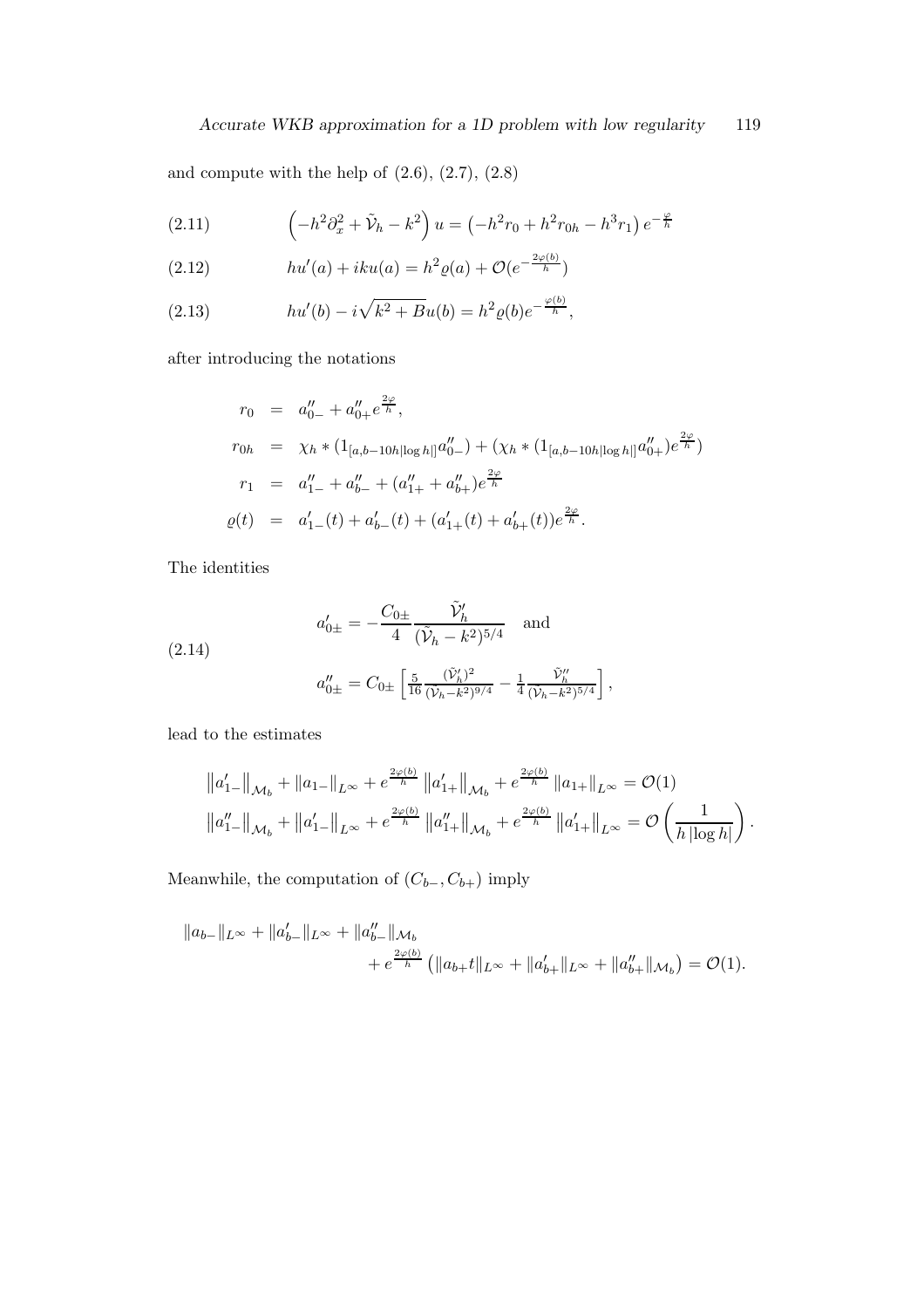120 F. Nier

Hence the above quantities  $r_0$ ,  $r_{0h}$ ,  $r_1$  and  $\varrho(t)$  satisfy

$$
||r_0||_{\mathcal{M}_b} = \mathcal{O}(1), \quad ||r_{0h}||_{\mathcal{M}_b} = \mathcal{O}(1),
$$
  

$$
||r_1||_{\mathcal{M}_b} = \mathcal{O}\left(\frac{1}{h \left|\log h\right|}\right),
$$
  

$$
|\varrho(a)| + |\varrho(b)| = \mathcal{O}\left(\frac{1}{h \left|\log h\right|}\right).
$$

The identity (A.1) with  $u_1 = u_2 = \psi_{app,h} - \psi_h$  and  $v_1 = v_2 = v = e^{\frac{\theta}{h}}u$  reads

$$
(2.15) \quad h^2 \int_a^b e^{\frac{\theta - \varphi}{h}} (-r_0 + r_{0h} - hr_1) \, \overline{v} \, dx
$$
  
=  $\int_a^b |hv'|^2 \, dx + \int_a^b (\tilde{\mathcal{V}}_h - k^2 - (\theta')^2) |v|^2 \, dx$   
+  $h \int_a^b \theta'(v' \overline{v} - v \overline{v'}) \, dx - he^{\frac{2\theta(a)}{h}} (ik) |u(a)|^2 - he^{\frac{2\theta(b)}{h}} i \sqrt{k^2 + B} |u(b)|^2$   
+  $h^3 \left[ e^{\frac{\theta(a)}{h}} \varrho(a) \overline{v}(a) - e^{\frac{\theta(b) - \varphi(b)}{h}} \varrho(b) \overline{v}(b) \right].$ 

a) Take first  $\theta = 0$ . The equality of the real parts of both sides imply  $||hu'||_{L^2}$  +  $||u||_{L^2} = \mathcal{O}(1)$ , while the imaginary parts satisfy

$$
h^{2} \mathcal{I} \text{m} \int_{a}^{b} (-r_{0} + r_{0h} - hr_{1}) e^{\frac{-\varphi}{h}} \overline{u} = -hk |u(a)|^{2} - h\sqrt{k^{2} + B} |u(b)|^{2} + h^{3} \mathcal{I} \text{m} \left[ \varrho(a) \overline{u}(a) - e^{-\frac{\varphi(b)}{h}} \varrho(b) \overline{u}(b) \right].
$$

This implies

$$
|u(a)| = \mathcal{O}\left(h^{1/2} \left|\log h\right|^{-\frac{1}{2}}\right).
$$

b) Take now  $\theta = \varphi$ . The real parts satisfy

$$
h^2 \operatorname{Re} \int_a^b \left(-r_0 + r_{0h} - hr_1\right) \overline{v} \, dx = \int_a^b \left| hv' \right|^2 \, dx + h^3 \operatorname{Re} \left[ \varrho(a) \overline{v}(a) - \varrho(b) \overline{v}(b) \right].
$$

By using  $\|-r_0 + r_{0h}\|_{\mathcal{M}_b} = \mathcal{O}(1)$ , one gets

$$
||v'||_{L^2} = \mathcal{O}(1)
$$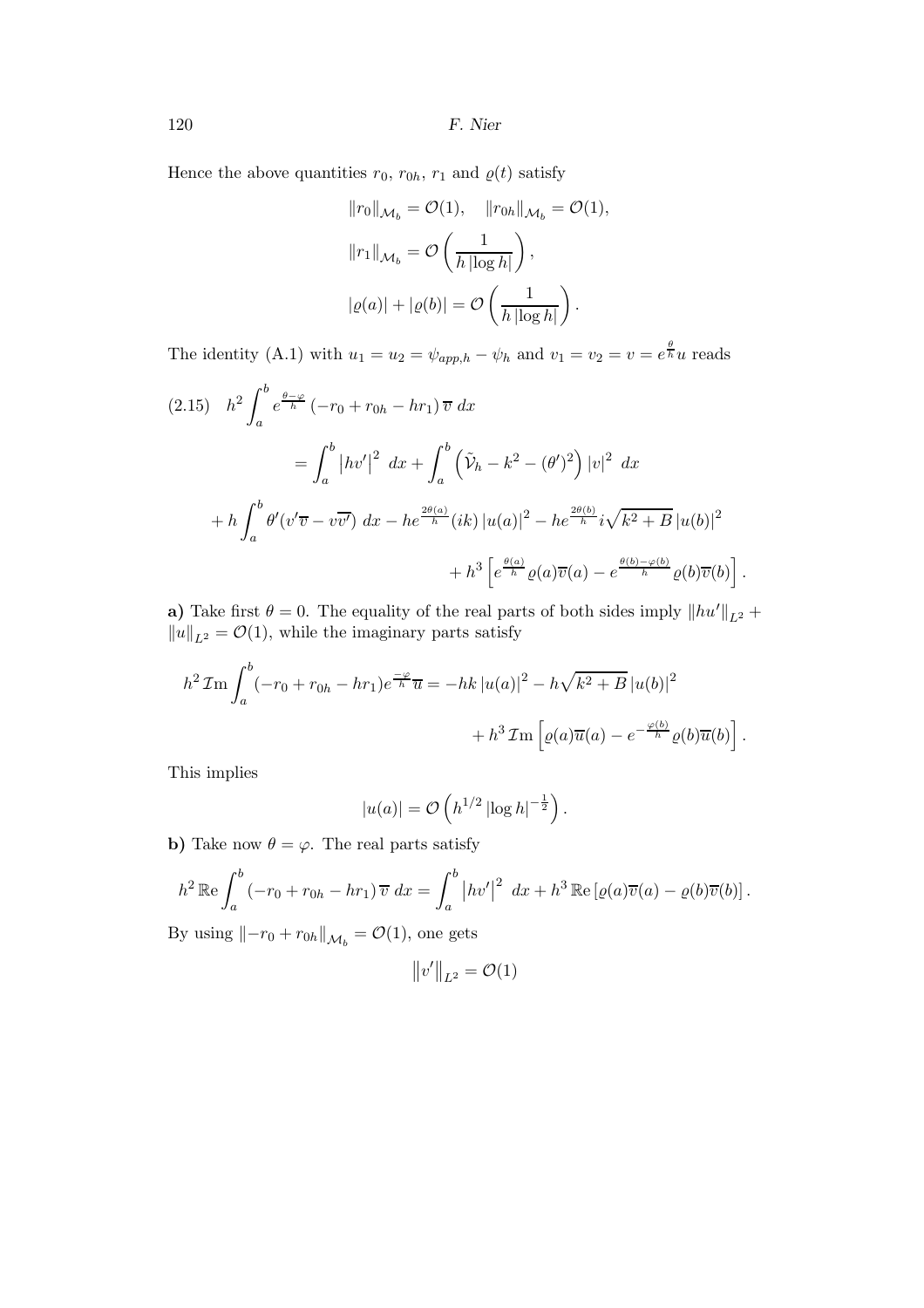and owing to  $v(a) = u(a) = \mathcal{O}(h^{1/2} |\log h|^{-\frac{1}{2}})$ , the estimate

(2.16) 
$$
|v(a)| + |v(b)| + ||v'||_{L^2} + ||v||_{L^2} = \mathcal{O}(1)
$$

c) Take again  $\theta = \varphi$ . In order to transform the estimate  $||v||_{L^{\infty}} = \mathcal{O}(1)$  into  $||v||_{L^{\infty}} = o(h^0)$ , consider more carefully the term

$$
h^{2} \mathbb{R}e \int_{a}^{b} (-r_{0} + r_{0h} - hr_{1}) \overline{v} dx = h^{2} \mathbb{R}e \int_{a}^{b} \left[ -r_{0} 1_{[a,b-10h|\log h|]}(x) + r_{0h} \right] \overline{v} dx
$$

$$
+ \mathcal{O}\left(h^{2} \left| \int_{b-10h|\log h|}^{b} r_{0} \overline{v} dx \right| \right) + \mathcal{O}\left(h^{2} |\log h|^{-1}\right).
$$

The aim is to prove that it is an  $o(h^2)$  as  $h \to 0$ .

Here we use the assumption  $\tilde{\mathcal{V}}_h^{\prime\prime} \equiv 0$  on  $[b-h(\log h)^2, b] \supset [b-10h] \log h, b],$ made after the initial reduction. Indeed the expression  $r_0 = a_{0-}'' + a_{0+}''e^{\frac{2\varphi}{h}}$  and the second formula of  $(2.14)$  imply that  $r_0$  is a uniformly bounded Lipschitz function on  $[b - 10h | \log h, b]$  and

$$
\mathcal{O}\left(h^2 \left| \int_{b-10h|\log h|}^b r_0 \overline{v} \, dx \right| \right) = \mathcal{O}\left(h^3 \left| \log h \right| \right).
$$

The estimate  $||v||_{L^2} + ||v'||_{L^2} = \mathcal{O}(1)$  given by (2.16) and the compact embedding  $H^1(|a,b|) \subset \mathcal{C}^0([a,b])$ , allows to add the assumption

$$
\lim_{h \to 0} v = v^0 \quad \text{in } C^0([a, b]).
$$

This leads to

$$
h^{2} \mathbb{R}e \int_{a}^{b} (-r_{0}1_{[a,b-10h|\log h|]}(x) + r_{0h}) \overline{v} dx
$$
  
=  $h^{2} \mathbb{R}e \int_{a}^{b} (-r_{0}1_{[a,b-10h|\log h|]}(x) + r_{0h}) \overline{v^{0}} dx + h^{2} \mathcal{O} (||v-v^{0}||_{L^{\infty}}).$ 

But the definition

$$
r_{0h} = \chi_h * (1_{[a,b-10h|\log h|]}(x)r_0)
$$

ensures that the first term of the right-hand side is an  $o(h^2)$  as  $h \to 0$ . Indeed the fact that the mass of the measure  $r_01[a, b - 10h | \log h]$  in the interval  $|b -$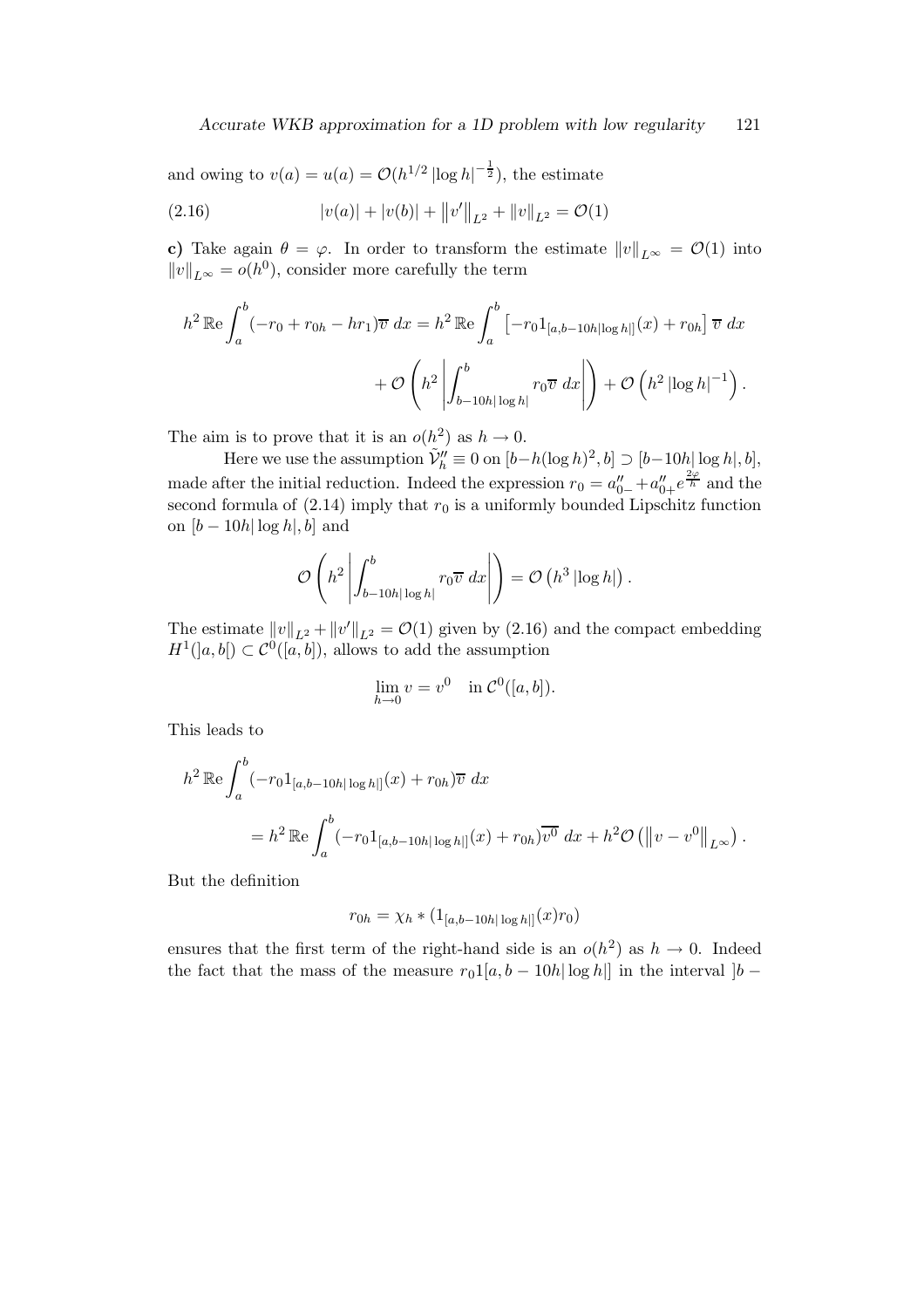$10h|\log h|$ , b and the support condition supp $\chi_h \subset [h|\log h|, 2h|\log h|]$ , ensure the weak convergence applied with the fixed test function  $v^0 \in C^0([a, b])$ .

After possibly extracting a subsequence, the real part of (2.15) with  $\theta = \varphi$ leads to

$$
\lim_{h \to 0} ||v'||_{L^2} + |v(a)| = 0.
$$

This ends the proof.  $\Box$ 

**Lemma 2.3.** Let  $V_h$  be the modified version of the potential  $\tilde{V}_h$ ,  $h \in$  $(0, h_0)$ , with a truncated second derivative according to  $(2.5)$ . Let  $\psi_h$  and  $\tilde{\psi}_h$ denote the solutions to the boundary value problem (1.1) with the potentials  $V_h$ and  $\tilde{\mathcal{V}}_h$  respectively. Then the difference  $\psi_h - \tilde{\psi}_h$  satisfies

$$
\lim_{h \to 0} \left\| e^{\frac{\varphi}{h}} (\psi_h - \tilde{\psi}_h) \right\|_{L^{\infty}([a,b])} = 0,
$$

where  $\varphi(x)$  is any of the Agmon distances  $\tilde{d}_h(a,x)$  or  $d_h(a,x)$ .

Proof. Let  $\varphi(x)$  and  $\tilde{\varphi}(x)$  denote respectively the Agmon distance  $d_h(a, x)$  and  $\tilde{d}_h(a, x)$ . They satisfy

$$
|\varphi(x) - \tilde{\varphi}(x)| = \mathcal{O}(h^2(\log h)^4).
$$

Thus the exponential weights  $e^{\varphi/h}$  and  $e^{\tilde{\varphi}/h}$  are uniformly equivalent.

The result of Theorem 2.2 holds for the truncated potential  $V_h$  and this implies

$$
\left\|e^{\frac{\varphi}{h}}\psi_h\right\|_{L^{\infty}([a,b])}=\mathcal{O}(1),
$$

since such an estimate is obviously true for the WKB approximation.

The difference  $u = \tilde{\psi}_h - \psi$  solves the boundary value problem

$$
\begin{cases}\n\left(-h^2 \partial_x^2 + \tilde{\mathcal{V}}_h - k^2\right) u = \left(\tilde{\mathcal{V}}_h - V_h\right) \psi_h =: f_h \\
hu'(a) + iku(a) = 0 \\
hu'(b) - i\sqrt{k^2 + Bu(b)} = 0,\n\end{cases}
$$

The estimate

$$
\left| V_h(x) - \tilde{V}_h(x) \right| \le Ch(\log h)^2 1_{[b-h(\log h)^2, b]}(x)
$$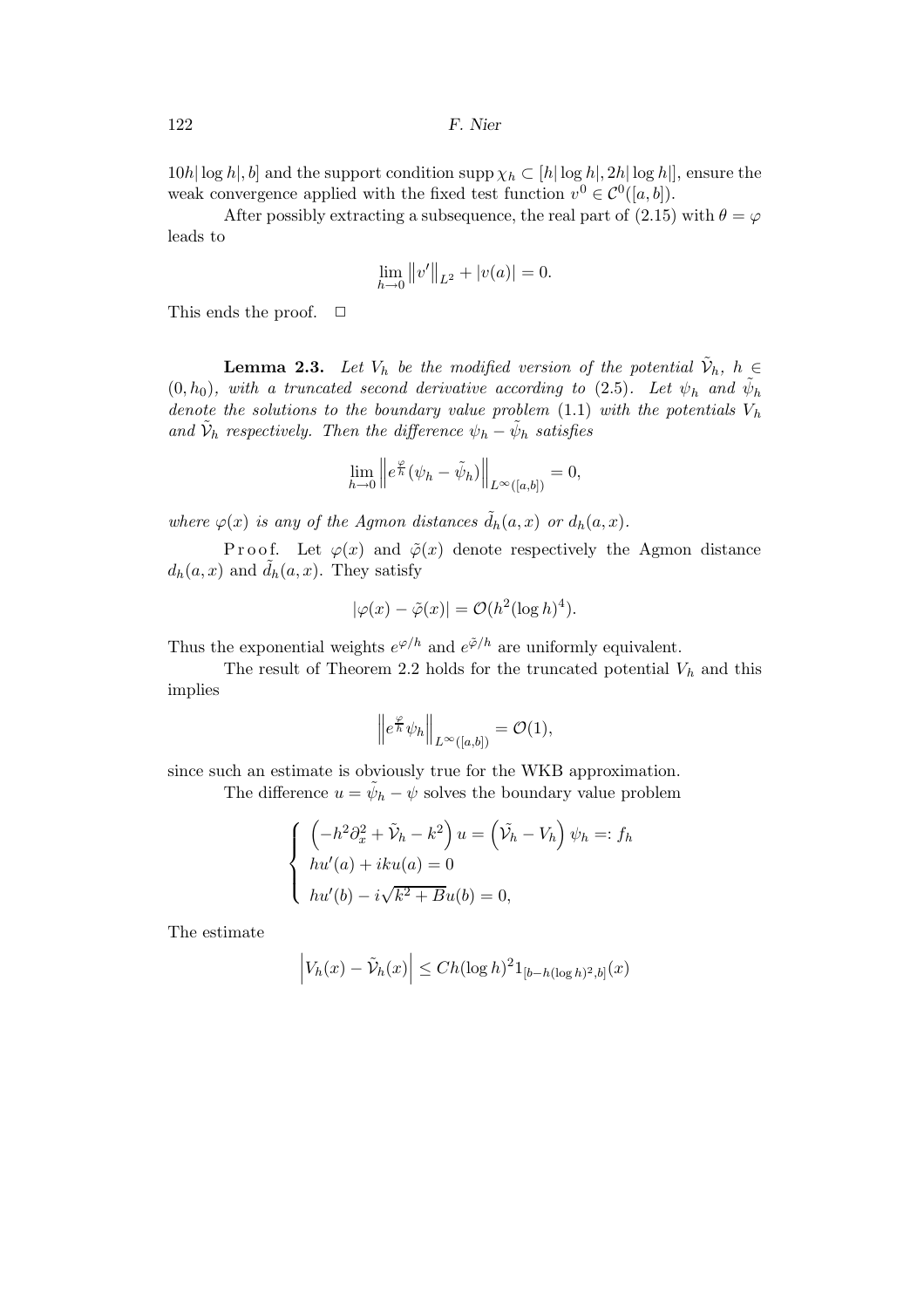implies  $\left\|e^{\frac{\varphi}{h}}f_h\right\|_{L^2} = \mathcal{O}(h^{3/2} |\log h|^3)$ . Taking the real part of the Agmon estimate (A.1) with  $u_1 = u_2 = u$ ,  $v_1 = v_2 = e^{\frac{\theta}{h}} u$  and

$$
\theta(x) = \int_a^x \sqrt{\tilde{\mathcal{V}}_h(t) - k^2 - h} dt \quad (= \varphi(x) + \mathcal{O}(h))
$$

implies successively

$$
||v||_{L^2} = O(h^{1/2} |\log h|^3)
$$
  

$$
\int_a^b e^{\frac{\theta}{h}} f_h \overline{v} \, dx = O(h^2 |\log h|^6)
$$
  

$$
||hv'||_{L^2}^2 = O(h^2 |\log h|^6)
$$
  

$$
||v||_{L^\infty}^2 \le C \left[ ||v||_{L^2}^2 + ||v||_{L^2} ||v'||_{L^2} \right] = O(h^{1/2} |\log h|^6).
$$

We conclude with

$$
\left\| e^{\frac{\varphi}{h}} (\tilde{\psi}_h - \psi_h) \right\|_{L^{\infty}} = \mathcal{O} \left( \|v\|_{L^{\infty}} \right).
$$

### 3. Comments.

a) The proof of Theorem 2.2 meets two critical limits of the WKB analysis.

- First, an higher order expansion  $\psi_{app,h} = \psi_0 + h\psi_1$  has to be considered in order to estimate the error  $\psi_h - \psi_0$ . This is completely standard in the framework of WKB asymptotic expansions. With a  $\mathcal{C}^{\infty}$ -potential it is not necessary to count carefully the additional regularity or the additional terms in the expansion. Here the limited regularity requires a careful adaptation of the standar WKB method.
- The derivation of estimates with exponential weights can be viewed as a microhyperbolic propagation of regularity result with a forth and back process (see  $[5][4]$ ), which is typical of a boundary value problem rather than a Cauchy problem. Here one starts from the point  $x = a$  but the boundary condition at  $x = b$  has to be taken into account carefully although it is only at this point that the exponentially increasing mode is comparable to the exponentially decreasing one. Here again the limited regularity and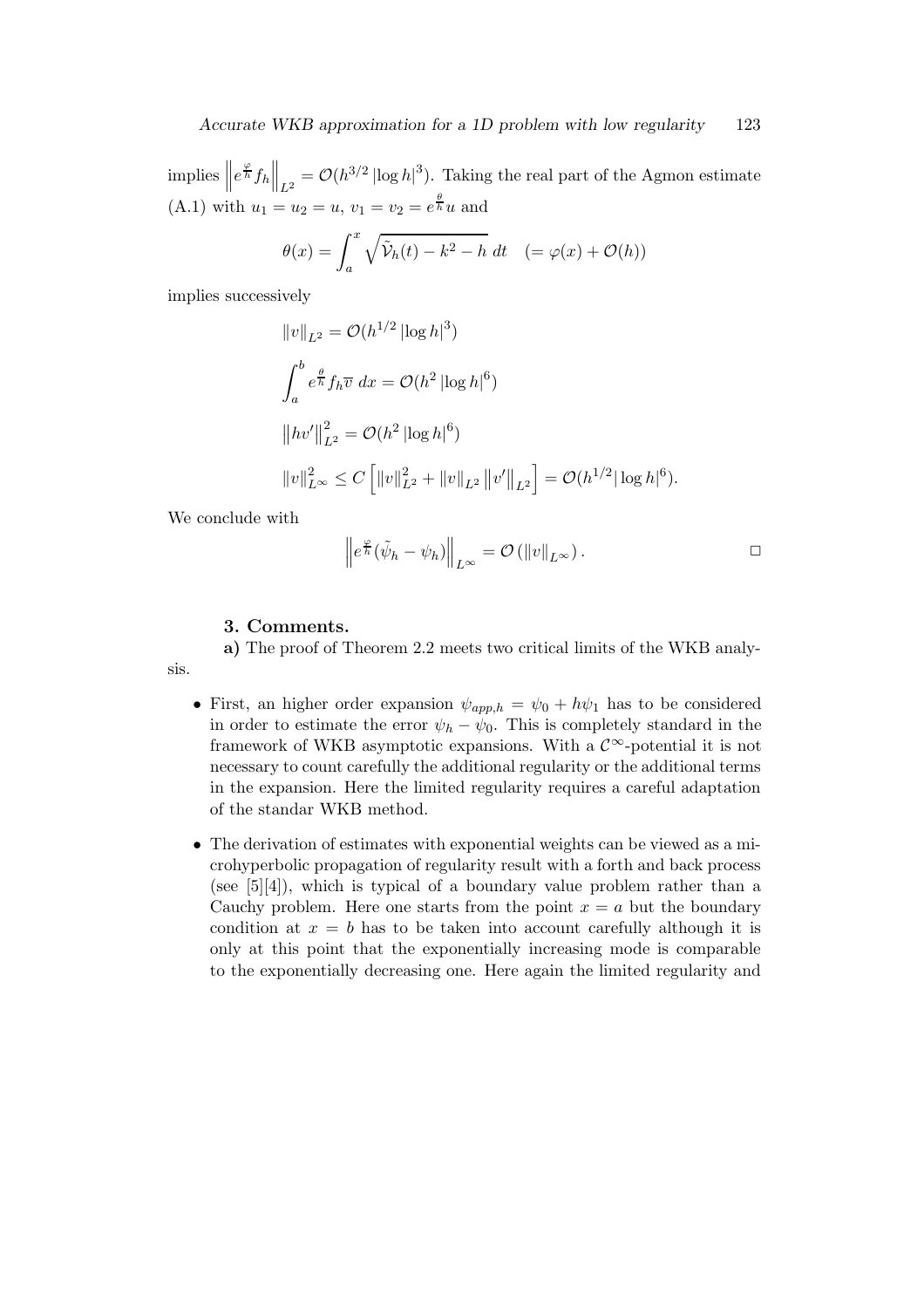the possibility of an asymptotically accumulated mass at  $x = b$  for the hdependent measure  $\tilde{\mathcal{V}}_h^{\prime\prime}$  requires some care. It is solved by the truncation of  $\tilde{V}_h''$  within some intermediate scale and the accurate comparison of  $r_0$  and  $r_{0h}$  done in the last step.

For these reasons, although it is a very simple geometric setting this problem provides a stimulating example of application of Carleman's method in WKB analysis. It is a question whether the final result can be achieved with a simpler method, without the introduction of the term  $h\psi_1$  or with a less regular potential.

b) It is possible to consider this 1D boundary value problem with a shooting method. It is not clear that such an accurate comparison with the WKB approximation can be obtained in this way.

c) A multidimensional extension of this simple result may be interesting, with possible of applications to the modelling of nonlinear effects in quantum wires or quantum dots. The first problem is the determination of the Agmon distance as a solution to the Hamilton-Jacobi equation. With a weakly regular potential it can be naturally introduced as a viscosity solution (see [9]) but additional regularity assumptions may be necessary in order to ensure the wellposedness of the transport equations used in the WKB method. Another approach consists in considering a classical solution to the Hamilton-Jacobi equations under the assumption that the whole second derivative  $(\partial_{x_ix_j}\tilde{V}_h)$  is a uniformly bounded  $L^1$ -function. With this slightly stronger assumption, the Hamiltonian vector field  $\xi \cdot \partial_x + \partial_x \tilde{V}_h(x) \partial_\xi$  is a divergence free  $W^{1,1}$  vector field which admits unique trajectories for almost all initial data (see [8]). More safely than a BV assumption (see [7] for a brief overview and complete references), this would ensure the existence of standard (non viscosity) solutions for the Hamilton-Jacobi equation  $-|\nabla \varphi|^2 + \tilde{\mathcal{V}}_h(x) = k^2$ . This regularity provides also enough regularity in order to solve the transport equations of the WKB method with classical solutions. In the application of Carleman's method a conormality assumption of the singularities near the boundary may be necessary.

A. Agmon energy identity. Here we just give the basic energy identity.

**Lemma A.1.** Let  $\Omega := (\alpha, \beta)$  be an open interval,  $V \in L^{\infty}(\Omega)$ ,  $z \in \mathbb{C}$ and  $\theta$  a Lipschitz real function on  $\Omega$ . Denote by P the Schrödinger operator  $P := -h^2 d^2/dx^2 + V$ . Then for any  $u_1, u_2$  in  $H^1(\Omega)$  such that  $u''_1$  is a bounded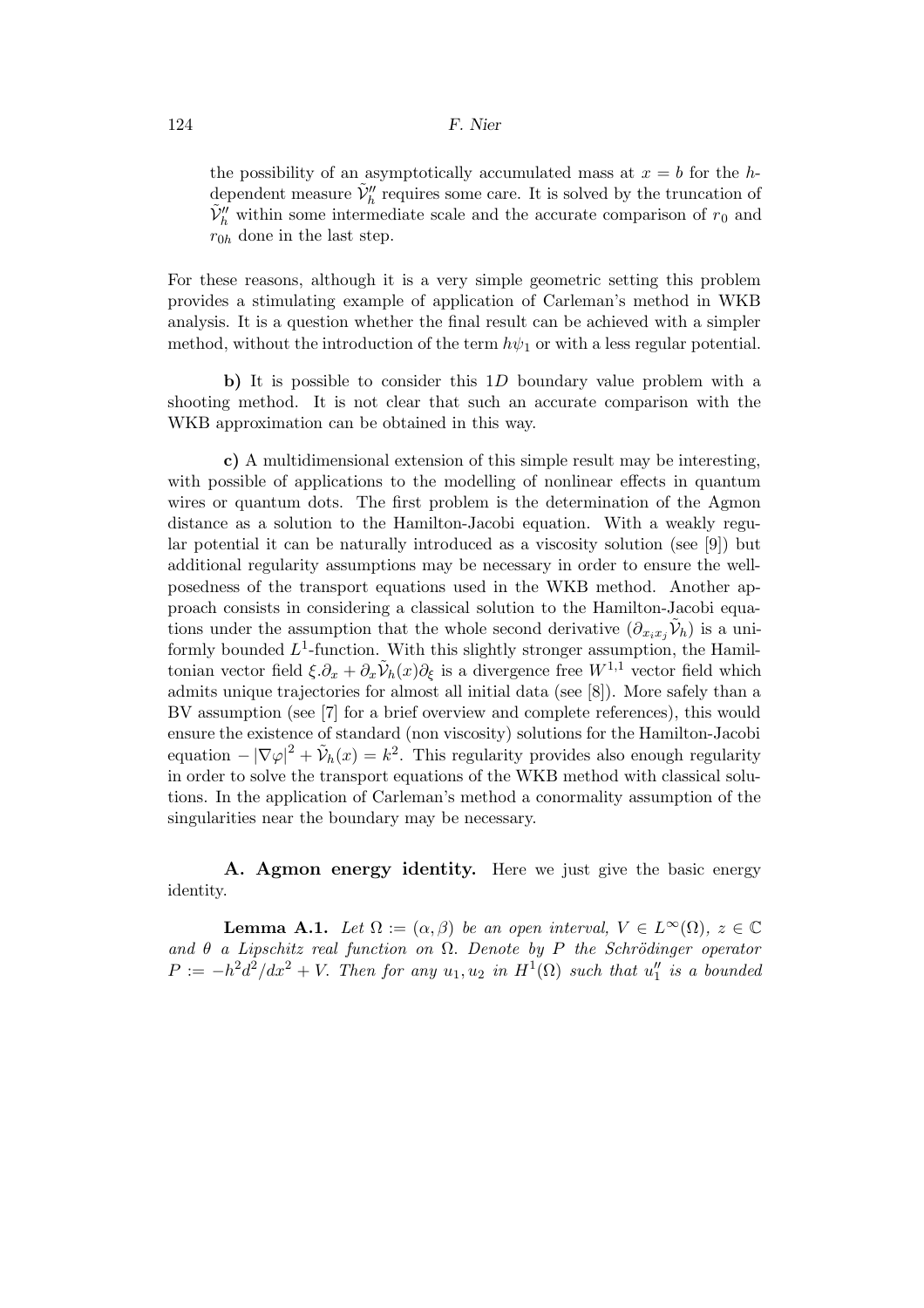measure in  $\overline{\Omega}$ , the identity

$$
\int_{\alpha}^{\beta} e^{2\frac{\theta}{h}} (P-z) u_1 \bar{u}_2 dx = \int_{\alpha}^{\beta} h v_1' \overline{h v_2'} dx + \int_{\alpha}^{\beta} (V-z - \theta'^2) v_1 \bar{v}_2 dx
$$

$$
+\int_{\alpha}^{\beta} h\theta'(v'_1\bar{v}_2 - v_1\bar{v}'_2)dx +h^2\left(e^{2\frac{\theta(\alpha)}{h}}u'_1\bar{u}_2(\alpha) - e^{2\frac{\theta(\beta)}{h}}u'_1\bar{u}_2(\beta)\right)
$$

holds by setting  $v_j := e^{\theta/h} u_j$  for  $j = 1, 2$ . Moreover this identity makes sense by considering the interior integral  $\int_{\alpha+0}^{\beta-0}$  or the exterior integral  $\int_{\alpha-0}^{\beta+0}$  while adapting the boundary terms  $u'_1(\alpha \pm 0)$  and  $u'_1(\beta \mp 0)$ .

This identity is obtained after conjugation of  $hd/dx$  by  $e^{\theta/h}$  and integration by parts.

Acknowledgements: Many thanks to the organisers of the conference "Hyperbolic operators and scattering" dedicated to Pr. Vesselin Petkov. The author is also grateful to Virginie Bonnaillie for suggesting some corrections.

#### R EFE R E N C ES

- [1] V. BONNAILLIE-NOËL, F. NIER, Y. PATEL. Computing the steady states for an asymptotic model of quantum transport in resonant heterostructures. J. Comput. Phys. 219 (2006), 644–670.
- [2] V. BONNAILLIE-NOËL, F. NIER, Y. PATEL. Far from equilibrium steady states of 1D-Schrödinger-Poisson systems with quantum wells I. Preofubl. Inst. Rech. Math. Av. (2007).
- [3] V. BONNAILLIE-NOËL, F. NIER, Y. PATEL. Far from equilibrium steady states of 1D-Schrödinger-Poisson systems with quantum wells II. Pre $\acute{p}u$ bl. Inst. Rech. Math. Av. (2007).
- [4] M. DIMASSI, J. SJÖSTRAND. Spectral asymptotics in the semi-classical limit. London Mathematical Society. Lecture Note Series vol. 268, Cambridge University Press, Cambridge, 1999.